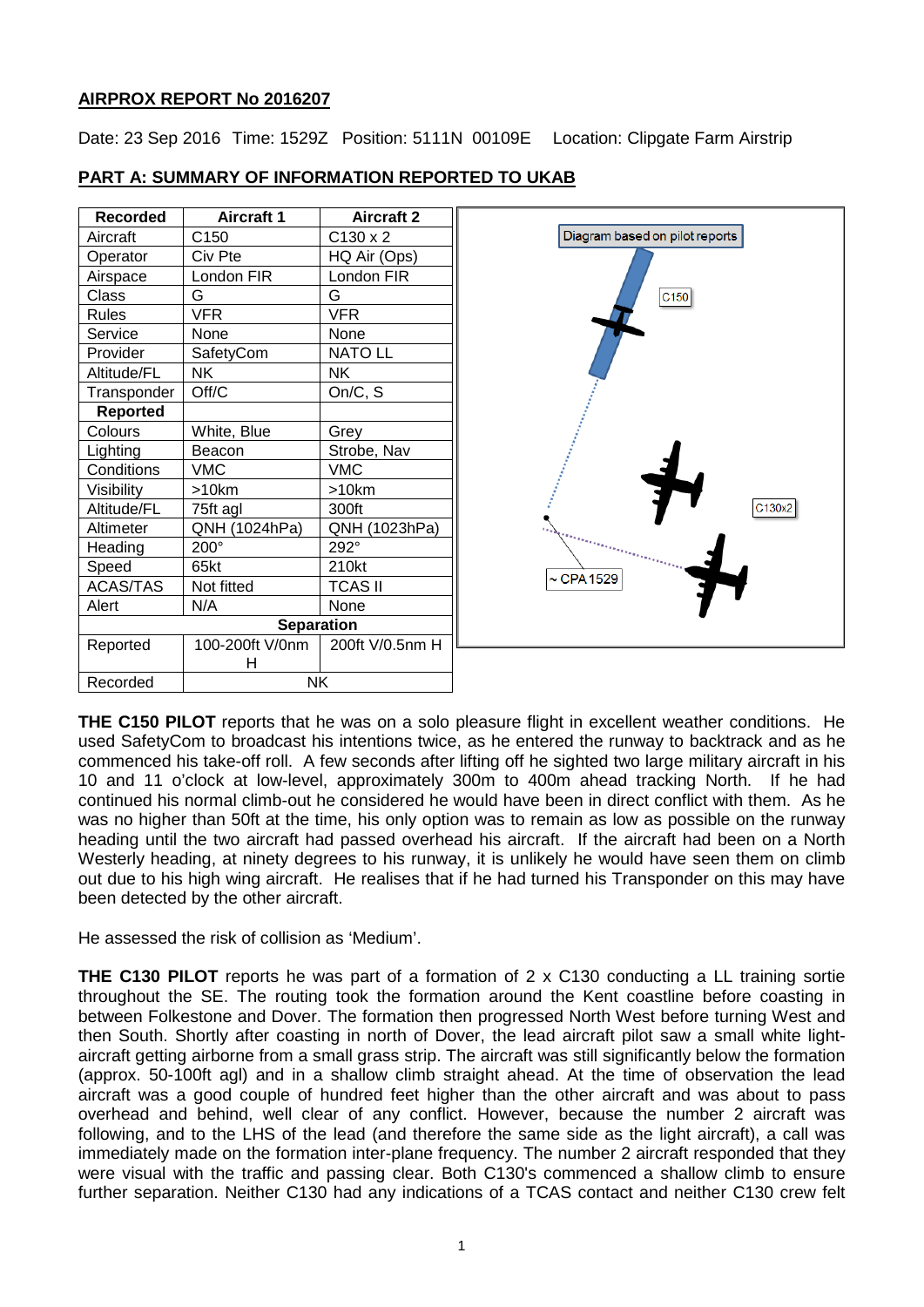threatened or that this was a particularly close encounter. The crew said that they first noticed the aircraft as they passed almost overhead as it appeared out of a field that was surrounded by trees. At no stage did they feel that there a risk of collision; in their opinion they were de-conflicted both laterally and by altitude, and the other aircraft's performance limitations meant he couldn't have got close to them. They further noted that it was a very good day for flying and as such there was a significant amount of GA present in the UKLFS. As such all crew members were paying particular attention to lookout; they were able to spot the aircraft in good time they felt, and satisfy themselves that it was no factor.

He assessed the risk of collision as 'Low'.

### **Factual Background**

The weather at Lydd was recorded as follows:

METAR EGMD 231520Z 22009KT 9999 FEW047 18/10 Q1025

#### **Analysis and Investigation**

#### **UKAB Secretariat**

The C150 and C130 pilots shared an equal responsibility for collision avoidance and not to operate in such proximity to other aircraft as to create a collision hazard<sup>[1](#page-1-0)</sup>. The incident geometry is considered as converging therefore the C130 pilot was required to give way to the C150<sup>[2](#page-1-1)</sup>.

### **Comments**

#### **HQ Air Command**

The pair of C130 were on a routine low-level sortie in Class G airspace; their route was on CADS $3$ ; but they were well aware that there could be a lot of GA traffic in the area which would not be on the (military) deconfliction planning tool. The Cessna pilot was wise to broadcast his intentions on SafetyCom; however this is not a frequency that would have been monitored by the C130s. Had it been switched on, the Cessna pilots transponder may have helped provide some earlier awareness; but as is so often the case in Class G airspace, the final barrier is 'see and avoid'. In this case, despite the trees and vegetation around the strip making the sighting later than ideal, the C130s had sufficient time to see the Cessna and both aircraft only required the minimum of avoiding action to provide a more comfortable separation.

#### **Summary**

An Airprox was reported when a C150 and two C130s flew into proximity at 1529 on Friday 23<sup>rd</sup> September 2016. Both pilots were operating under VFR in VMC, no pilot in receipt of a Service.

### **PART B: SUMMARY OF THE BOARD'S DISCUSSIONS**

Information available consisted of reports from the pilots of both aircraft and reports from the operating authorities.

The Board began by discussing whether Clipgate Farm strip was marked on military maps. They were informed that it was, and that the C130 crews would have been aware of the location when they carried out their pre-flight planning. Some members opined that because the site was marked on the charts it would have been prudent for the C130 pilots to have planned to route further away from the

 $\overline{\phantom{a}}$ <sup>1</sup> SERA.3205 Proximity.

<span id="page-1-1"></span><span id="page-1-0"></span><sup>2</sup> SERA.3210 Right-of-way (c)(2) Converging.

<span id="page-1-2"></span><sup>3</sup> CADS – Centralised Aviation Data Service: a military IT system that is used to deconflict from other military aircraft at lowlevel, and some commercial civilian operators. CADS is not accessible to general public aviators.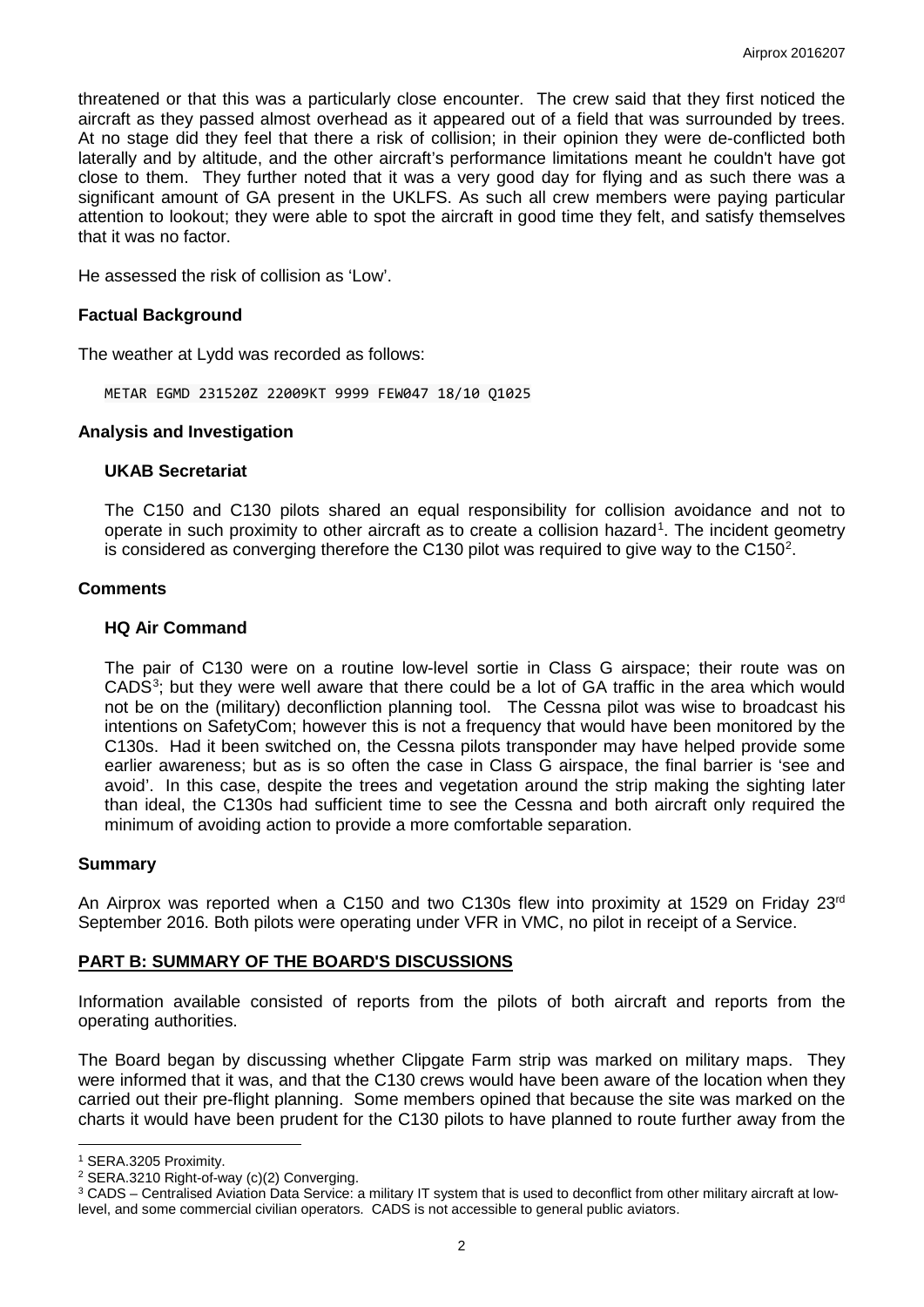site; recognising that it would not be possible to avoid every small site at low-level, if they were marked on the military low-flying chart then this gave an indication of their potential activity levels and therefore good cause to give them a wide berth. Other members also wondered whether it would have been feasible for the C130 pilots to have listened out on VHF Safety Common during the lowlevel portion of their sortie in that area but military members opined that this was probably not possible because of operational use of the radios on other frequencies. Ultimately, the Board noted that the C130 lead pilot had probably seen the C150 as early as could be expected as it became airborne, and commended him for alerting his No2 aircraft also to the impending confliction.

The Board then looked at the actions of the C150 pilot and agreed that he also had probably seen the C130s as early as could be expected given that the trees surrounding the strip had probably obscured their approach. Noting that the C150 pilot kept his aircraft low until the confliction was resolved, the Board agreed this was probably the best course of action in order to resolve the conflict. Commenting that the C150 pilot did not turn his transponder on prior to getting airborne, the Board were heartened to see that he now recognised the wisdom of selecting his transponder on as part of his pre-take-off checks for just this sort of incident; this was a prime example of how the use of a transponder could enhance the situational awareness of others. The Board also commented that there may have been utility in the C150 contacting the Military Low Flying Cell<sup>[4](#page-2-0)</sup> before walking for his aircraft in order to request generic information on any military activity in their area – this may have alerted him to the fact that the C130s would be in the area, although it was recognised that it would not be possible to gain exact routing and timing information.

The Board then looked at the safety barriers that were relevant to this Airprox and decided that the following were the key factors:

- **Flight Crew Situational Awareness** was considered **ineffective** because neither aircraft was on the same frequency and were not aware of the others presence. Also, although the C130 crew were likely aware of the strip during their planning process, they could have used this information to route further from the strip as they passed by.
- **Onboard Warning/Collision Avoidance Equipment** was assessed as being **ineffective** because, even though the C130 aircraft had TCAS fitted, the C150 was not transponding, thus effectively removing this barrier.
- **See and Avoid** was considered **partially effective** because both pilots saw the other aircraft late and they only had time to carry out last-minute avoiding actions to resolve the conflict.

The Board then considered the cause and risk of the incident and members quickly agreed that both pilots had seen each other as early as could be expected and had carried out effective avoiding actions. Accordingly, the incident was therefore assessed as a conflict in Class G airspace. Turning to the risk, members noted the lack of concern by the C130 crews but did not agree that the situation was a benign as they described. Although recognising that the size of the C130s may have led to a false sense of perspective in the C150 pilot's reporting, in the Board's opinion, to have a large aircraft fly overhead within a few hundred feet whilst getting airborne represented a situation where safety had been much reduced below the norm. Emphasised by the C150 pilot having to maintain only 50- 100ft after getting airborne, although they agreed that the actions of the C150 and C130 pilots had prevented the risk of collision, the Board assessed the risk as Category B.

# **PART C: ASSESSMENT OF CAUSE AND RISK**

Cause: A conflict in Class G airspace.

Degree of Risk: B.

 $\overline{\phantom{a}}$ 

<span id="page-2-0"></span><sup>4</sup> <https://www.gov.uk/low-flying-in-your-area/contact-mod>